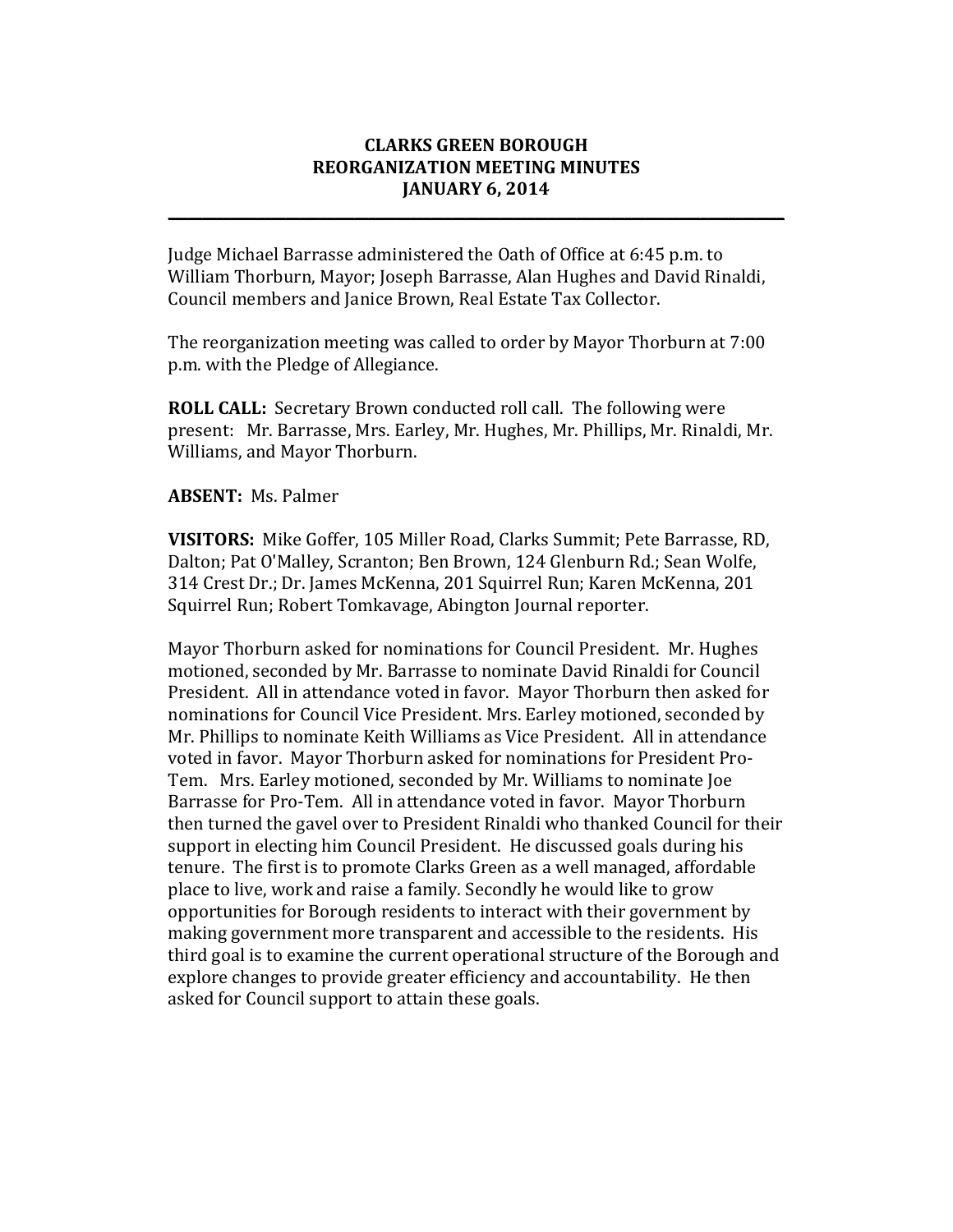President Rinaldi presented the list of appointments. It was motioned and seconded to appoint the following:

Janice Brown, Borough Secretary/Treasurer Sharon Barrett, Asst. Borough Secretary Sharon Barrett, Asst. Borough Treasurer Janice Brown, LST Collector Alfred J. Weinschenk, Solicitor Lori Harris, Zoning Officer Janice Brown, Right to Know Officer Murphy, Dougherty & Company, Auditors BCM Engineers, Borough Engineers Rick Williams, Vacancy Board Chairman Dr. James McKenna, Board of Health Sean Wolfe and Ben Brown, Planning Commission Members Edward Krowiak, Zoning Hearing Board Solicitor Murray Glick, Zoning Hearing Board member Pennstar (NBT Bank) and Peoples Security Bank, Depositories Mayor Thorburn, Centennial Committee Chairman Lynne Earley, Centennial Committee Co-chair ACOG Representative, Marnie Palmer

Mr. Williams, Mr. Rinaldi, Mr. Phillips, Mr. Barrasse, Ms. Palmer, Mrs. Earley, and Mr. Hughes voted in favor of the appointments.

President Rinaldi asked if any visitors would like to speak at the meeting to which there was no response.

The following meeting schedule was approved for the year: Council meetings will be held at 7:00 p.m. on the third Wednesday of the month. Work Sessions will be held at 7:00 p.m. on the first Wednesday of the month. Planning Commission meetings will be held upon request or at the call of the Chairman. Zoning Hearing Board meetings will be held upon request or at the call of the Chairman. Shade Tree Commission Meetings will be held the second Thursday of the month at 7:00 p.m.

President Rinaldi discussed Committee assignments. With changes made to the officials of Council, he appointed Marnie Palmer as Refuse and Recycling Chair, replacing Mr. Rinaldi as Refuse & Recycling Chairman. He then appointed Keith Williams as Personnel Chairman. The Finance Committee, Public Works, Building and Grounds, and Health and Safety Committees will continue with current Council Chairs. Committee members will be assigned in the future. Mr. Hughes thanked Mr. Williams for his leadership and wished him well in his new role as Vice-President of Council. Other members of Council concurred. Mr. Williams then thanked members of Council for their input and leadership with regards to improving the Borough and extended